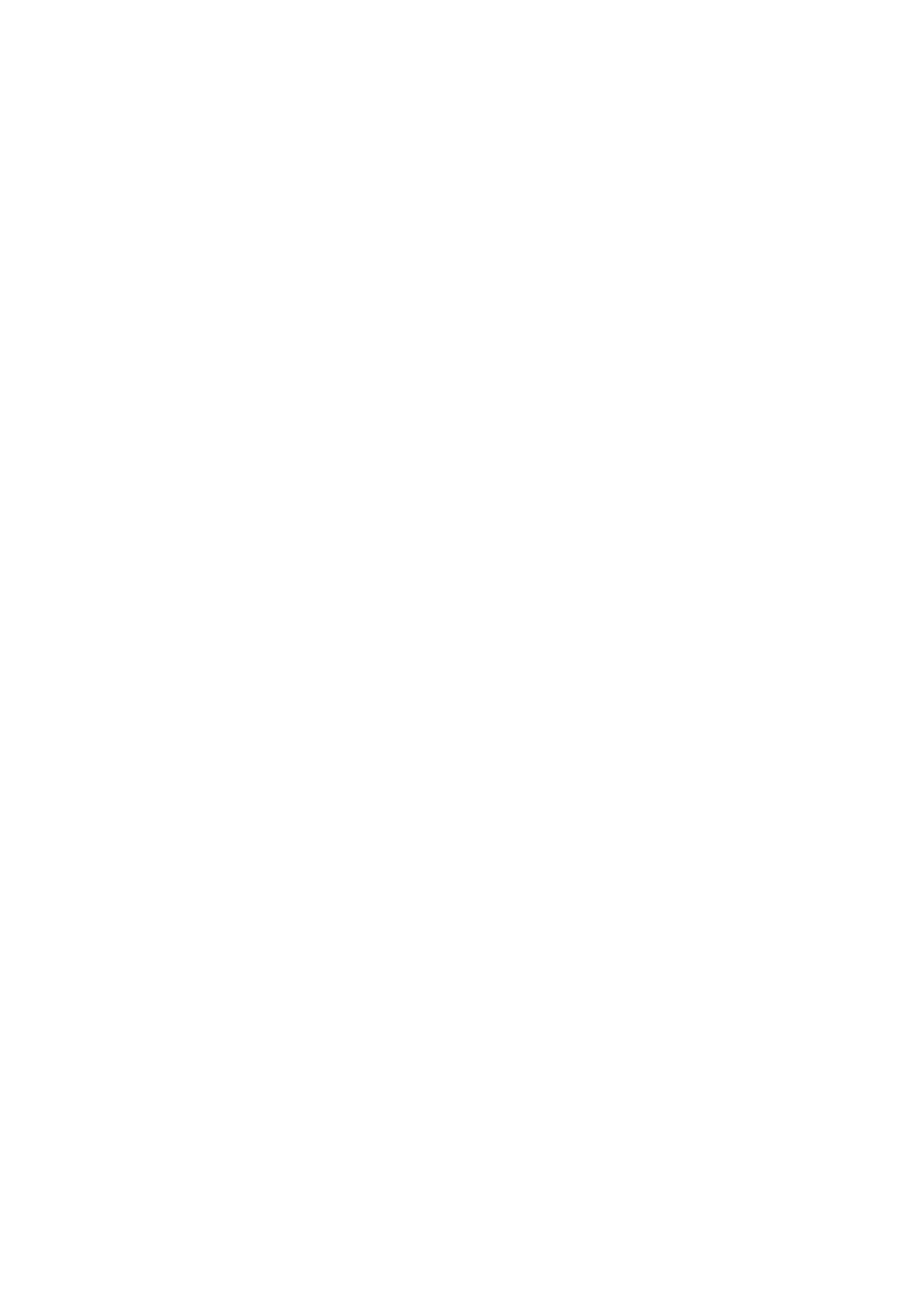## **R E F E R E N C E S**

[1] Predrag D. Milenković, Saša J. Jovanović, Aleksandra S. Janković, Milan D. Milovanović, Nenad D. Vitošević, Milan V. Djordjević, and Mile M. Raičević, *The Influence of Brake Pads Thermal Conductivity on Passenger Car Brake System Efficiency*, THERMAL SCIENCE, Vol. 14, Suppl., pp. S221-S230, **2010**.

[2] M. Z. Akop, R. Kien, M. R. Mansor, and M.A. Mohd Rosli, *Thermal stress analysis of heavy truck brake disc rotor,* Journal of Mechanical Engineering and Technology, vol. 1, no. 1, July-December, **2009**.

[3] Marko Reibenschuh, Grega Oder, Franci Cus, Iztok Potrc, *Modelling and Analysis of Thermal and Stress Loads in Tray Disc Brakes-Braking from* 250 *km/h to Standstill*, Strojniski vestnik-Journal of Mechanical Engineering 557-8,494-502, **2009**.

[4] [http://www.efunda.com/materials/elements/TC\\_Table.cfm?Element\\_ID=Fe.](http://www.efunda.com/materials/elements/TC_Table.cfm?Element_ID=Fe) 

[5] W. L Guesser, I. Masiero, E. Melleras, C. S. Cabezas, *Thermal Conductivity of Gray Iron and Compacted Graphite Iron Used for Cylinder Heads*, Rev. Mat., Vol. 10, no. 2, pp. 265-272, ISSN 1517-272, June **2005**.

[6] Rena L. Hecht, Ralph B. Dinwiddie, Wallace D. Porter, Hsin Wang, *Thermal Transport Properties of Grey Cast Irons, SAE 962126"* at

http://www.osti.gov/bridge/servlets/purl/391701-W8xmvM/webviewable/391701.pdf.

[7] Arthur Stephens, *Aerodynamic Cooling of Automotive Disc Brakes,* a thesis submitted in accordance with the regulations for the degree of Master of Engineering School of Aerospace, Mechanical & Manufacturing Engineering RMIT University, March **2006**.

[8] Spulber, C., Voloacă, Ş., *A contribution on experimental determination of emissivity variation of a disc brake by image analysis*, The 6<sup>th</sup> international colloquium "Mathematics and Physics in Engineering, Numerical Physics and Complexity" joint with the 2<sup>nd</sup> International Colloquium "Physics of Materials", University "Politehnica" of Bucharest, Romania, 8 october **2010**; Annals of the Academy of Romanian Scientists, Series on Science and Technology of Information, Vol. 3, No. 2, pp. 61-72, **2010**.

[9] Spulber, C., Voloacă, Ş., *Uncertainty of the disc brake thermal stress measured by thermography*, Annals of the Academy of Romanian Scientists, Series on Science and Technology of Information, Vol. 4, No 1, pp. 111-123, **2010**.

[10] Peter Blum, *PP Handbook*, cap. 8, pp. 8-11, November **1997**.